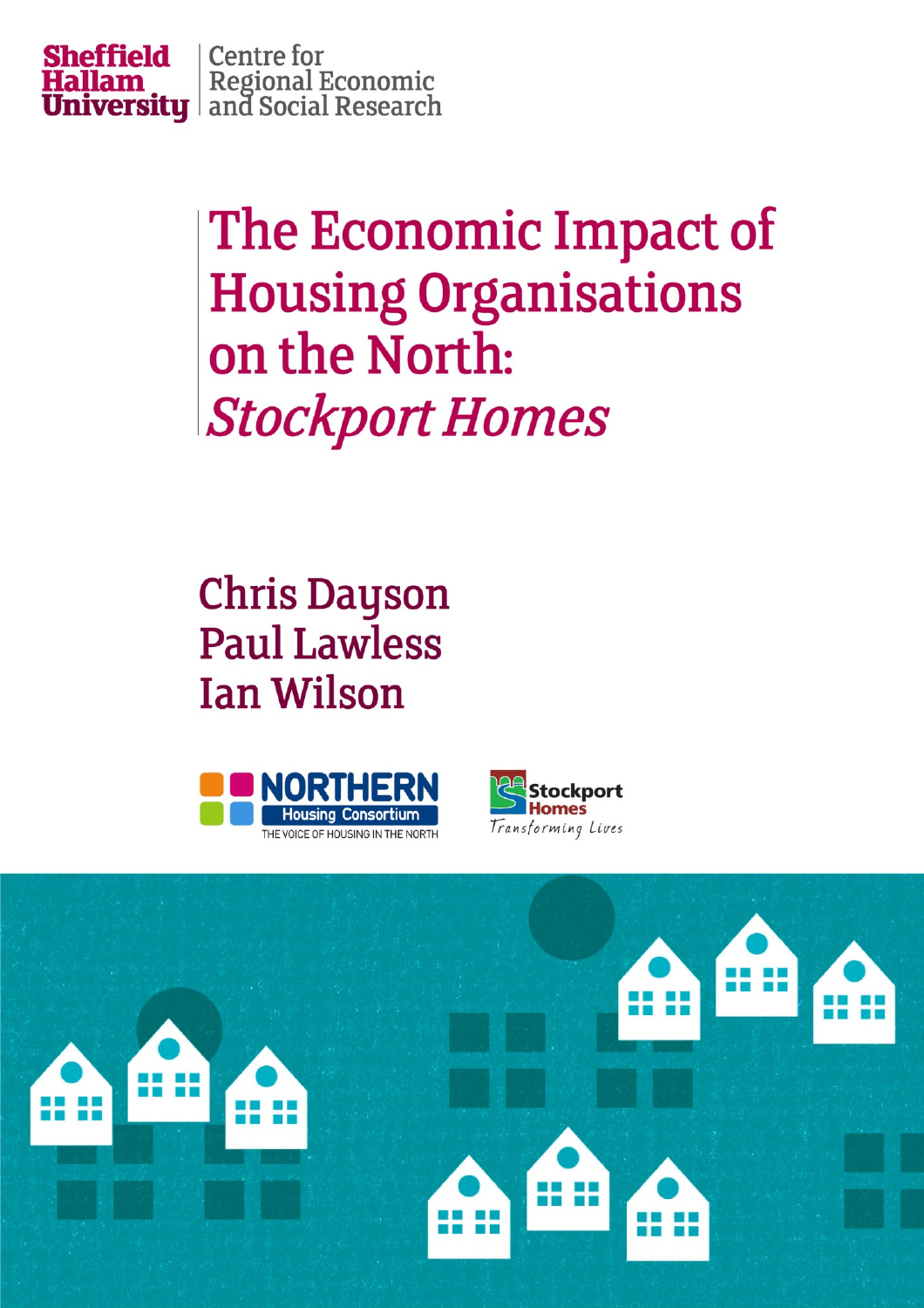# **The Economic Impact of Housing Organisations on the North**

**Draft Case Study Report** 

**Stockport Homes Ltd**

**Author(s):** 

Chris Dayson

Paul Lawless

Ian Wilson

January 2013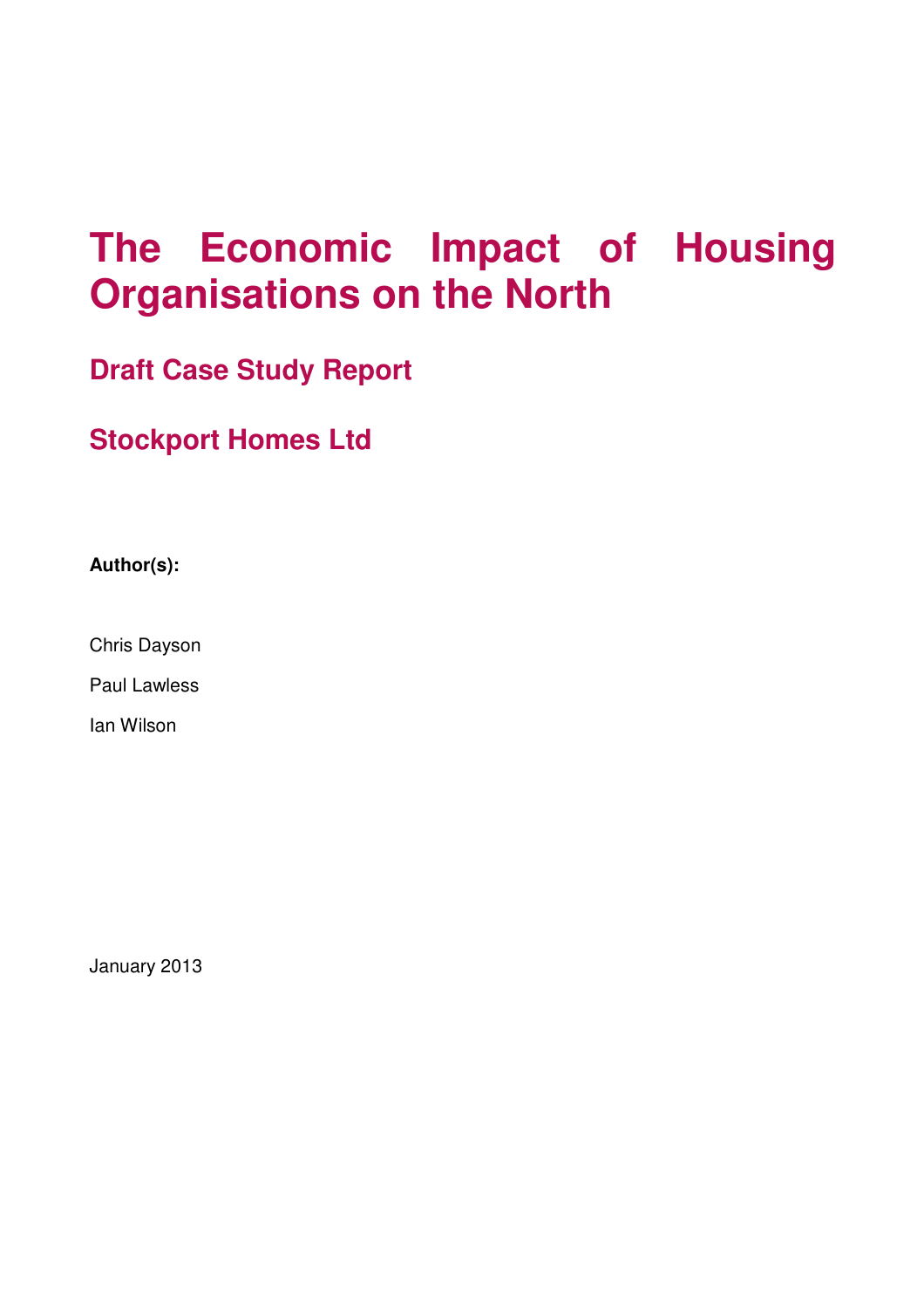# **Contents**

|    | 3.1. |  |
|----|------|--|
|    | 3.2. |  |
| 4. |      |  |
|    | 4.1. |  |
|    | 4.2. |  |
|    | 4.3. |  |
|    | 4.4. |  |
|    | 4.5. |  |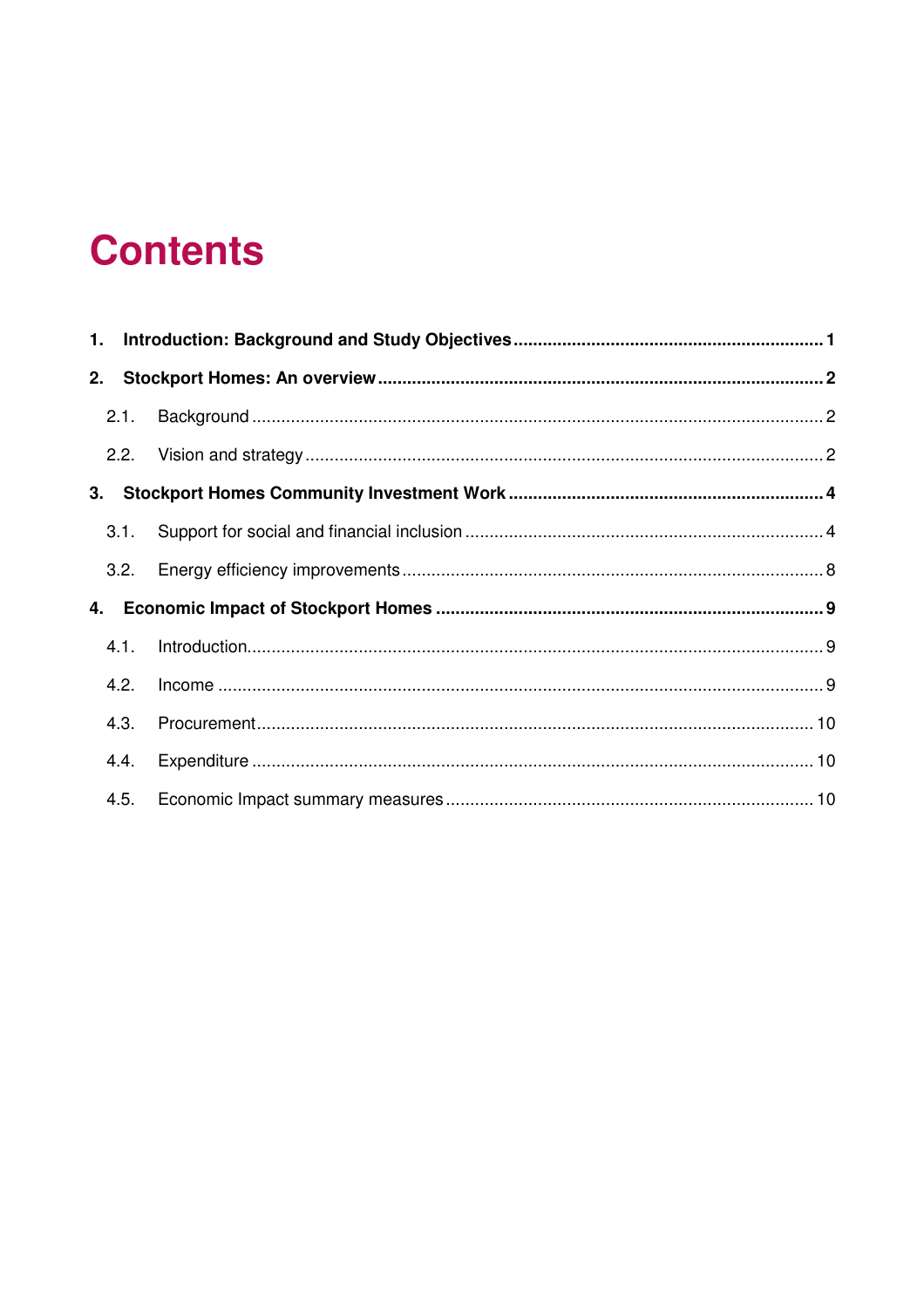1

# **Introduction: Background and Study Objectives**

In 2012 the Centre for Regional Economic and Social Research (CRESR) at Sheffield Hallam University was commissioned by the Northern Housing Consortium (NHC), to assess the economic impact of housing organisations on the Northern  $E$ conomy<sup>1</sup>.

The study provides an estimate of the economic impact of housing organisations on the northern economy based on evidence from a survey of members and detailed case study work in seven organisations. It measures the economic activity stimulated directly by the day-to-day activities of housing organisations as well as the additional activity through the intermediate supply chain.

The findings will support the NHC and housing organisations when engaging with Government, funders and other stakeholders and will underpin the case for housing in the North in the run up to the next Comprehensive Spending Review and the next general election. This study also provides a **baseline** against which to assess the impact of the multiple challenges facing housing organisations, such as those arising from Welfare Reform.

This case study report for Stockport Homes forms one of a suite of outputs from the study<sup>2</sup>. It provides an overview of Stockport Homes, including its vision, values and objectives and key facts relating to its day-to-day activities, before providing examples of its community investment work<sup>3</sup>. The report concludes by providing estimates of Stockport Home's economic impact.

**The Comprising England's three Northern regions: the North East, the North West and Yorkshire and the Humber.**<br><sup>1</sup> Comprising England's three Northern regions: the North East, the North West and Yorkshire and the Humber.

 $^2$  The main report being available at: Dayson, C. Lawless, P. and Wilson, I. (2013) The Economic Impact of Housing Organisations on the North. Sheffield: CRESR, Sheffield Hallam University. http://www.shu.ac.uk/\_assets/pdf/cresr-Economic\_Impact\_Housing\_Organsiations\_Main.pdf

 $3$  Community investment has been used within this report as a collective term to cover services, facilities and environmental improvements which housing organisations provide for their tenants and the wider communities in which they operate. It encompasses what has previously been termed 'housing plus', 'added value' or regeneration work.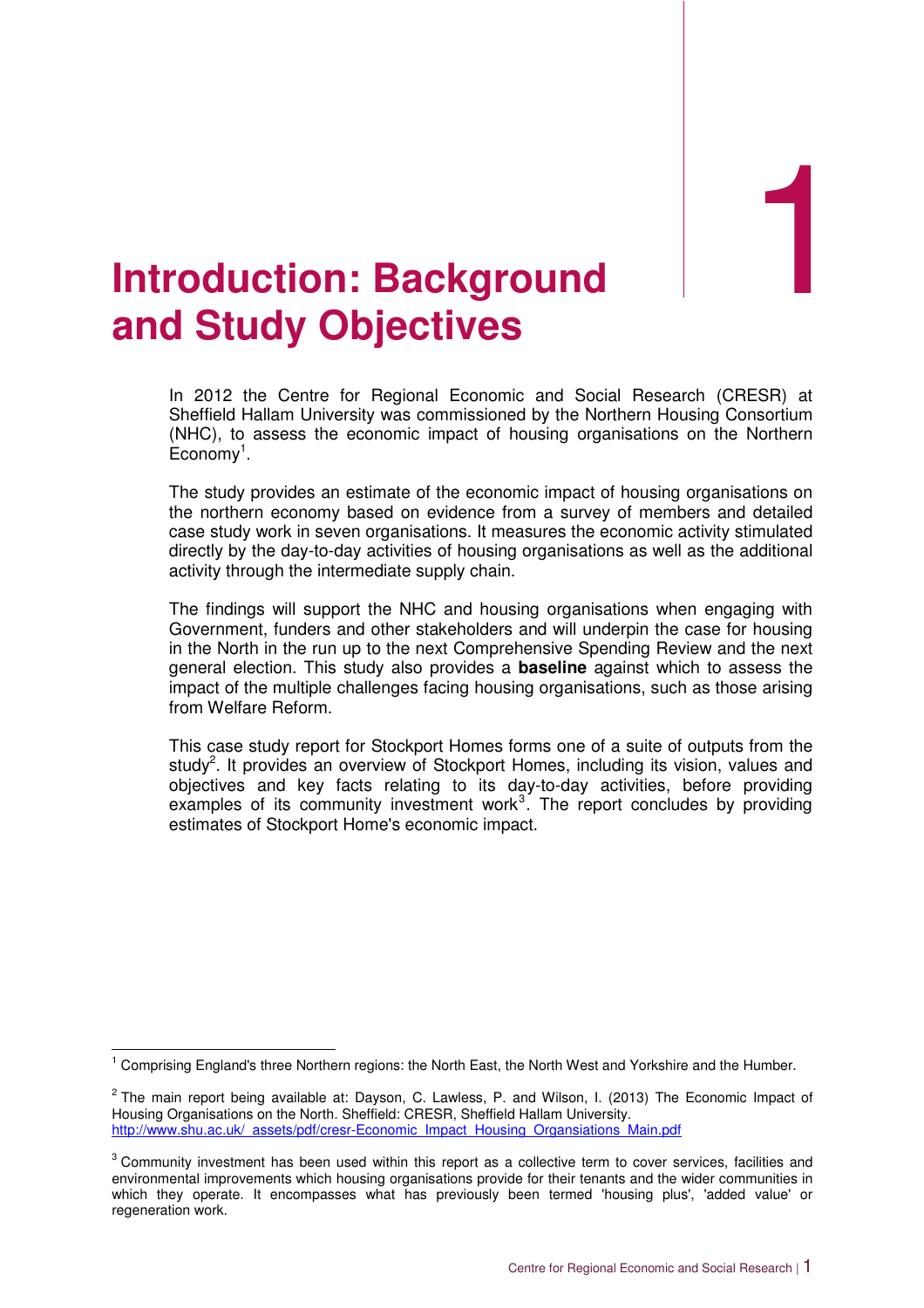2

# **Stockport Homes: An overview**

#### **2.1. Background**

Stockport Homes is an Arms Length Management Organisation (ALMO) established in 2005. Its principal activity is to manage and maintain the 11,000 plus stock of houses (11,467 as at 31 March 2012) owned by Stockport Metropolitan Borough Council (SMBC). This includes the management of the Council's capital programme for the modernisation of the properties. Stockport Homes also manages the allocation of homes and works on behalf of SMBC to fulfil its statutory responsibilities around preventing homelessness.

Under a Management Agreement with SMBC, Stockport Homes receives a management fee. In 2011/12 this was £22.601m. Turnover for the year was £31.022m, with income from other sources of £8.421m. The Management Agreement allows Stockport Homes to employ building contractors to undertake the capital investment programme, for which there was a budget of £20.858 million in 2011/12. This included £10 million investment in installing photovoltaic solar panels.

Stockport Homes has a culture of innovating to explore new business opportunities, including a contract to collect water charges from tenants on behalf of United Utilities. This provides additional income of £719 thousand which covers the costs of collection and enables Stockport Homes to invest in new services supporting social and financial inclusion. The social and economic impact of these services is discussed later in this report.

As the largest social landlord in the Borough, Stockport Homes is a major employer of local people. It had 436.5 full time equivalent posts at 31 March 2012 and has a very positive reputation as an employer. This is evidenced by its top 50 placing for the third successive year in the Sunday Times Best Public and Third Sector Employer rankings. The impact of this employment on the local and regional economy is outlined later in this report.

#### **2.2. Vision and strategy**

#### **Vision, Mission and Aims**

Stockport Homes' Vision, Mission and Aims were updated during 2011/12 to reflect a more flexible and outcome-focused approach that will both allow it to evolve and also expand its role to meet the changing demands of its customers, the Council and other stakeholders.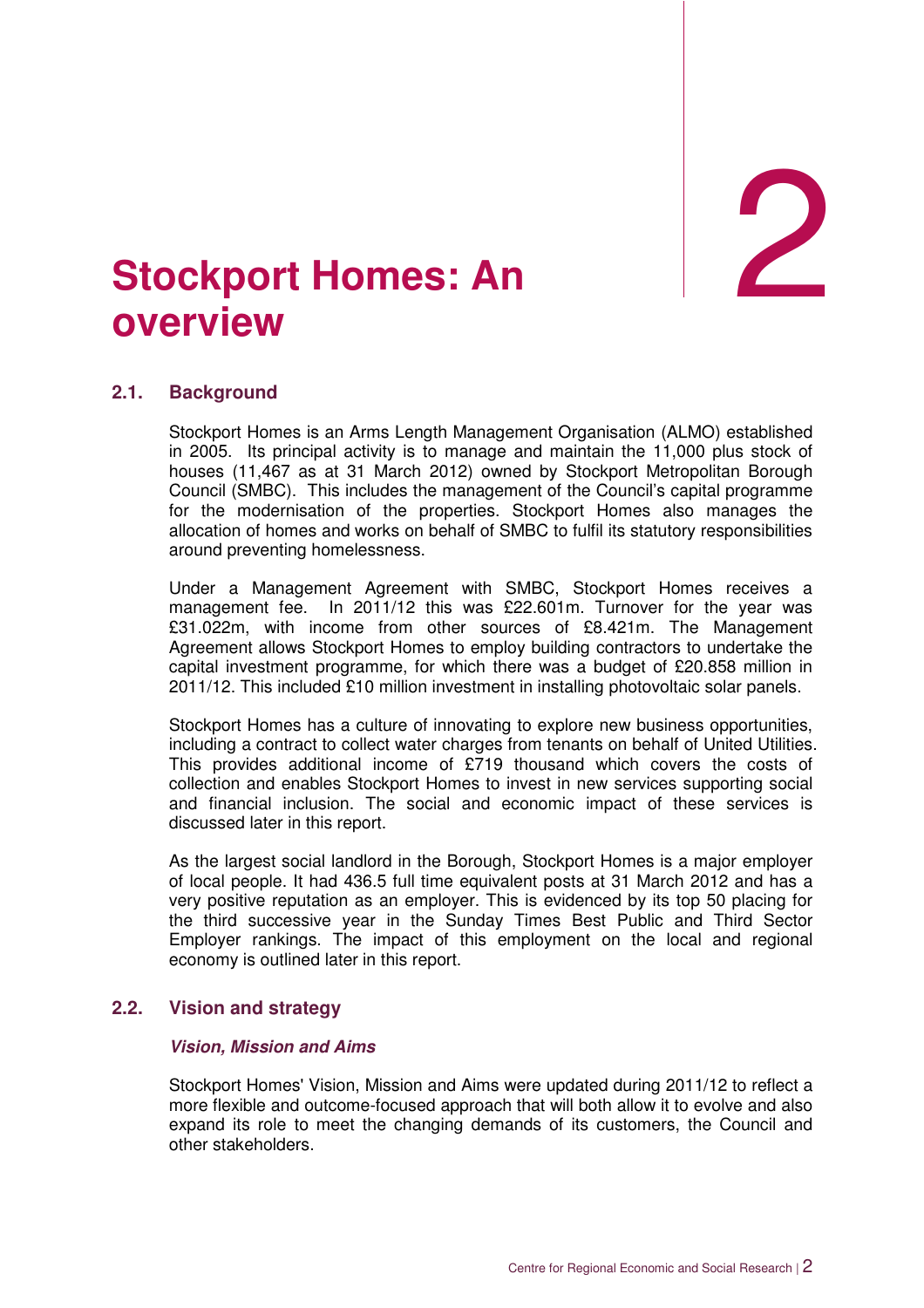- **Vision:** To deliver the best services possible by being a great place to work
- **Mission:** Transforming lives
- **Aims:** Exceed customer expectations and always do the right thing;

 Support customers in all aspects of their lives through effective partnership working;

 Create greener places to live and work and continually minimise our impact on the environment;

 Expand our thriving, safe and sustainable neighbourhoods, maximising our contribution to meeting housing need;

 Involve customers, staff and the Board in decision making and create opportunities for them to fulfil their potential;

 Grow by making the best use of our resources and diversifying into new businesses that compliment what we already do.

#### **Capital Investment Strategy**

Following completion of Decent Homes in 2010/11, Stockport Homes' capital investment programme has focussed on maintaining all existing properties at the decent homes standard whilst channelling investment into long term sustainable energy efficiency projects. These projects are discussed in more detail later in this report. Stockport Homes has also made significant investment in new housing stock. During 2011/12 this included 30 new family homes across four new build schemes, including completion of its first shared ownership scheme comprising eight properties in Brinnington.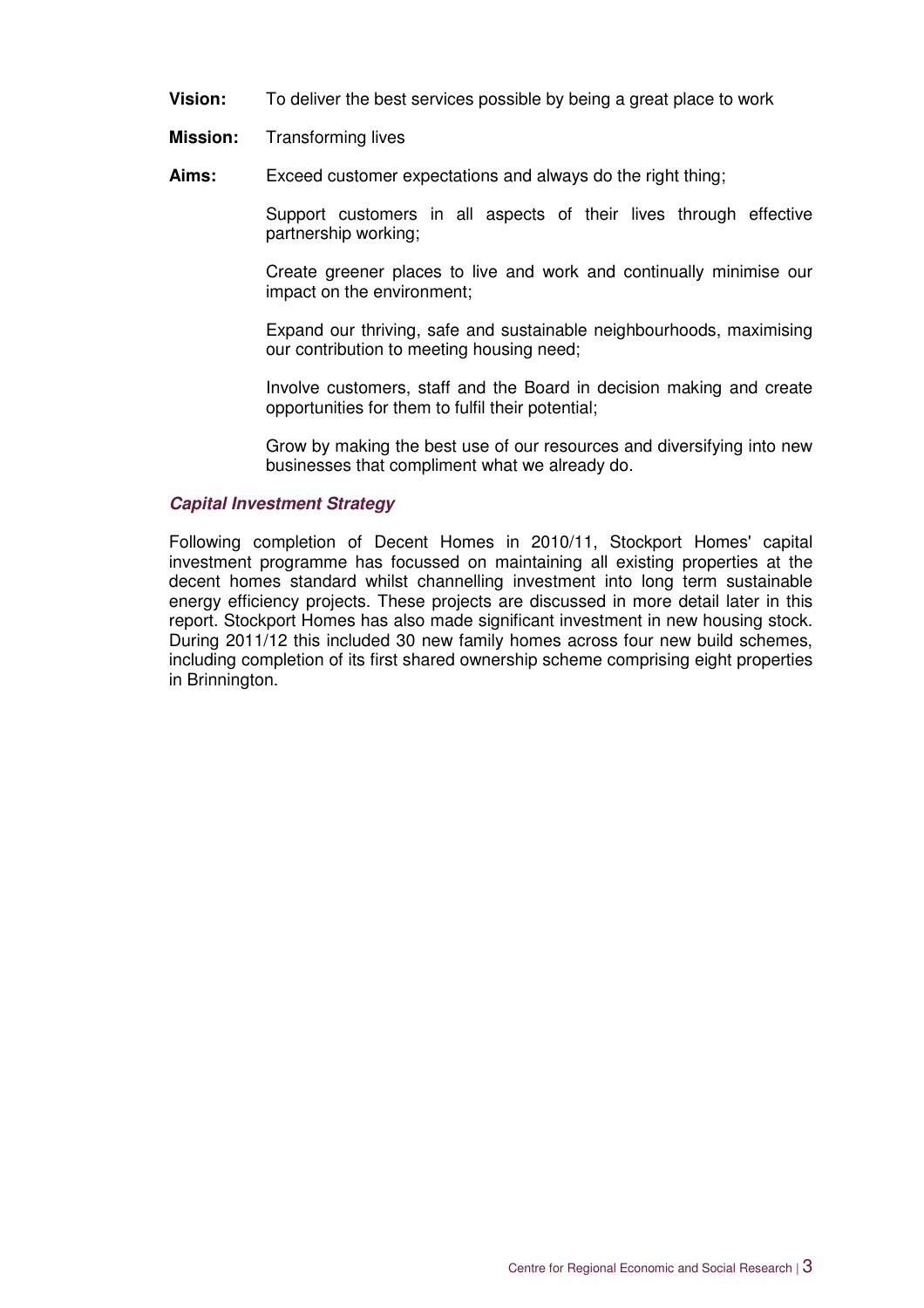# 3

# 3. **Stockport Homes Community Investment Work**

#### **3.1. Support for social and financial inclusion**

Stockport Homes earns more than £700 thousand per year through the collection of water charges on behalf of United Utilities. This additional income provides the resources necessary to deliver a Financial Inclusion and Working Communities Strategy. This is done through a range of partnerships and by an additional 13.5 full time equivalent posts (2011/12). The Strategy aims to:

- increase the employability of, and employment opportunities for, Stockport Homes' customers
- strengthen the financial capacity of Stockport Homes' customers
- use customer insight data to target financial inclusion resources at those customers most in need.

The strategy was adopted in December 2011 by the Stockport Homes Board and is delivered through a number of separate projects. As well as being used to support Stockport Homes' tenants, this funding also supports a range of financial inclusion and worklessness initiatives that benefit the wider Stockport community. This section provides an overview of these projects and highlights some of the outputs, outcomes and impacts they have achieved.

A summary of activities and outputs delivered in support of the Financial Inclusion and Working Communities Strategy is provided in the table 3.1 overleaf.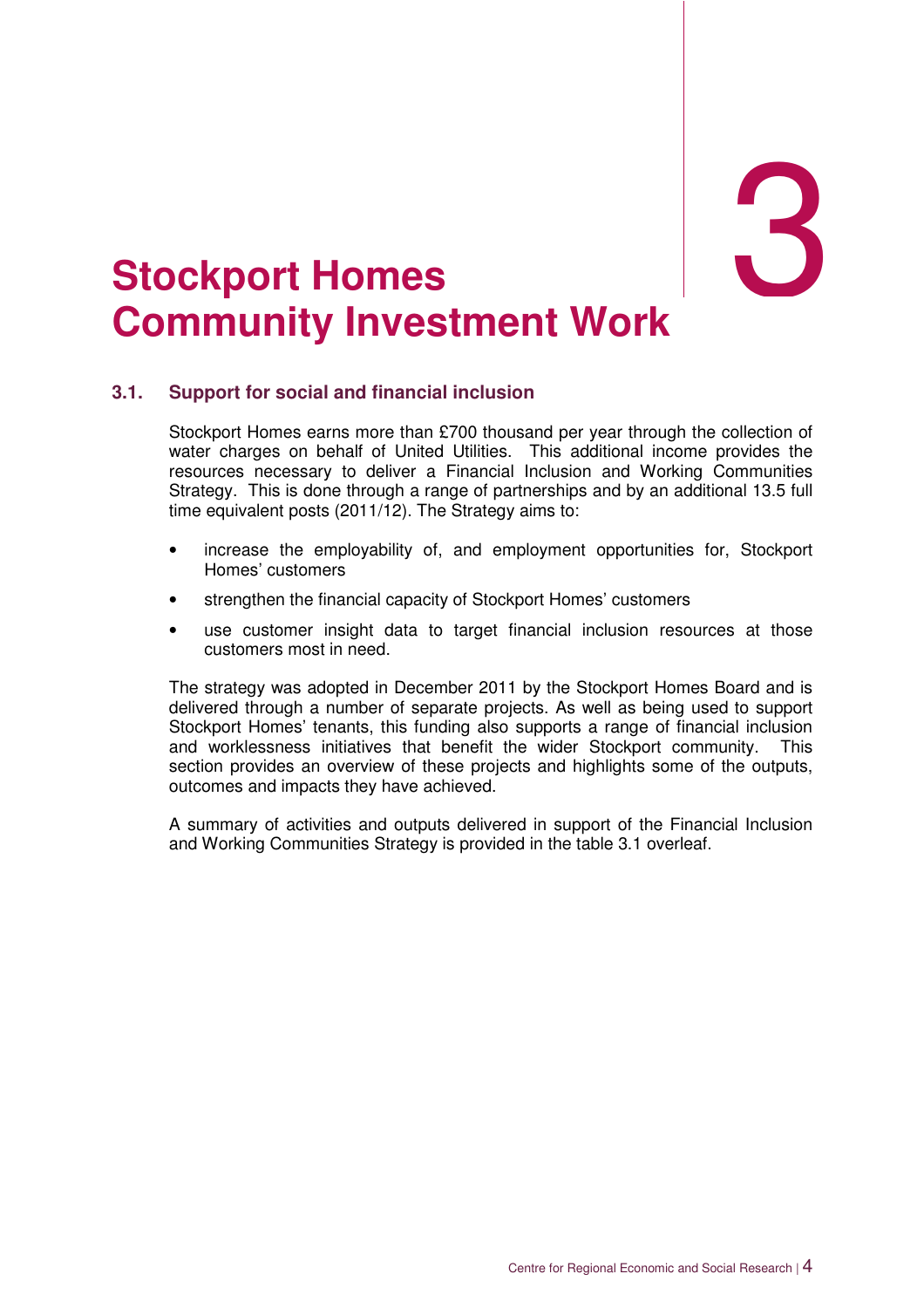| <b>Activity Name</b>                | <b>Description</b>                                                                                                                                                                                                                                                                                                                     | <b>Outputs</b>                                            |                               |
|-------------------------------------|----------------------------------------------------------------------------------------------------------------------------------------------------------------------------------------------------------------------------------------------------------------------------------------------------------------------------------------|-----------------------------------------------------------|-------------------------------|
|                                     |                                                                                                                                                                                                                                                                                                                                        | Indicator                                                 | Number<br>(2011/12)           |
| Rent deposit scheme                 | Run with participating private sector landlords to guarantee one month's rent instead of<br>a cash deposit. This enables people who are in priority need and who are homeless or<br>threatened with homelessness and who have no other means of securing a deposit to<br>be able to move into the private sector.                      | No of applications accepted                               | 265                           |
|                                     |                                                                                                                                                                                                                                                                                                                                        | No of Deposit Scheme Agreements<br>signed                 | 90                            |
|                                     |                                                                                                                                                                                                                                                                                                                                        | No of bond claims made                                    | 10                            |
| Pre-tenancy support                 | Specialist pre-tenancy support to new customers, including delivering workshops                                                                                                                                                                                                                                                        | No of tenants receiving support                           | 212                           |
| <b>Stockport Act Family</b><br>Team | Part of a multi-agency team of specialists working with families living in priority areas<br>that present with complex and deeply-entrenched issues.                                                                                                                                                                                   | No of households supported                                | 45 (31<br>with SH<br>tenancy) |
|                                     |                                                                                                                                                                                                                                                                                                                                        | No of households supported with<br>improved rent accounts | 20                            |
|                                     |                                                                                                                                                                                                                                                                                                                                        | No of households moving into rent<br>account credit       | 8                             |
|                                     |                                                                                                                                                                                                                                                                                                                                        | No of ASB cases closed                                    | 4                             |
|                                     |                                                                                                                                                                                                                                                                                                                                        | No of evictions prevented                                 | 3                             |
| <b>Energy Advice</b>                | Responsible for promoting and delivering initiatives to help Stockport Homes'<br>customers save on their energy bills. Offer advice on understanding energy bills, fuel<br>debt, energy saving tips, switching supplier etc.                                                                                                           | No of Warm Homes Discount Grants<br>applied for           | 68                            |
| Debt Advice                         | Debt advice to tenants struggling to manage their finances                                                                                                                                                                                                                                                                             | No of advice cases dealt with                             | 210                           |
| <b>Water Metering Project</b>       | Support for customers to apply for water meters or assessed charges where meters are<br>not practically possible                                                                                                                                                                                                                       | No of tenants receiving support                           | 435                           |
| <b>Housing Benefit Team</b>         | Funds a role within Stockport Council's Housing Benefit Team, responsible for promptly<br>processing all Housing Benefit claims for Stockport Homes' customers upon referral<br>from the Customer Finance Team. Point of liaison for the Customer Finance Team,<br>providing guidance on Housing Benefit matters as and when required. | No of cases processed                                     | 1,947                         |

#### **Table 3.1: Financial inclusion and working communities strategy - activities and outputs (2011-12)**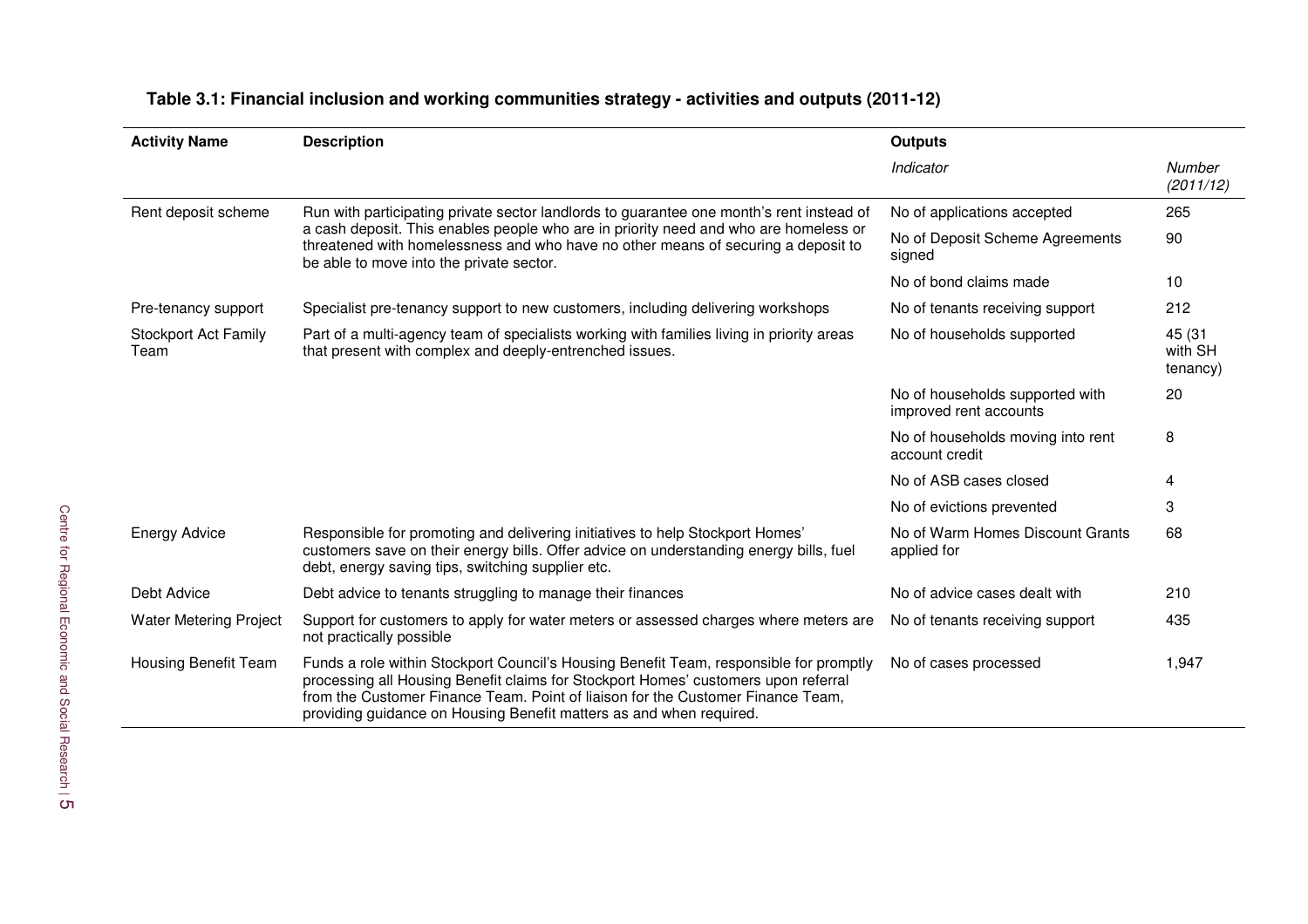| <b>Activity Name</b>                                  | <b>Description</b>                                                                                                                                                           | <b>Outputs</b>                                                                                                                                 |                        |  |
|-------------------------------------------------------|------------------------------------------------------------------------------------------------------------------------------------------------------------------------------|------------------------------------------------------------------------------------------------------------------------------------------------|------------------------|--|
|                                                       |                                                                                                                                                                              | Indicator                                                                                                                                      | Number<br>(2011/12)    |  |
| <b>Housing Offender</b>                               | Specialist support for offenders upon release from custody                                                                                                                   | No of referrals                                                                                                                                | 420                    |  |
| Service                                               |                                                                                                                                                                              | No of offenders supported into<br>accommodation                                                                                                | 102                    |  |
|                                                       |                                                                                                                                                                              | Proportion of offenders under<br>Probation supervision living in settled<br>and suitable accommodation at the end<br>of their order or licence | 93%<br>(target=89<br>% |  |
| Employment and<br><b>Volunteering Support</b>         | Support for customers to access employment/ employability support and volunteering<br>opportunities                                                                          | No of tenants supported into<br>apprenticeships                                                                                                | 3                      |  |
|                                                       |                                                                                                                                                                              | No of tenants supported into<br>education/training                                                                                             | 24                     |  |
|                                                       |                                                                                                                                                                              | No of tenants supported into<br>employment                                                                                                     | 16                     |  |
|                                                       |                                                                                                                                                                              | No of tenants supported into<br>volunteering                                                                                                   | 64                     |  |
|                                                       |                                                                                                                                                                              | Additional volunteering hours<br>undertaken                                                                                                    | 1,169                  |  |
| Mortgage<br><b>Repossession Advice</b>                | Supports both owner-occupiers and private tenants who are facing repossession or<br>eviction through referrals to debt support and/or negotiation with lenders and landlords | No of people supported (Housing<br>Options interviews)                                                                                         | 170                    |  |
|                                                       |                                                                                                                                                                              | No of people prevented from becoming<br>homeless (repossessions prevented)                                                                     | 51                     |  |
| Welfare Rights and<br>Debt Outreach                   | Advice for tenants provided through a subcontract with Stockport Advice Team                                                                                                 | No of tenants supported                                                                                                                        | 2,715                  |  |
| Education                                             | A range of courses are provided for young people to explore themes around community                                                                                          | No of children attending courses                                                                                                               | 310                    |  |
| Community<br>Development and<br><b>Funding Advice</b> | Support for community groups, local people and other partners to apply for external<br>funding to support community activity                                                 | No of tenants benefiting from<br>community activity                                                                                            | 6,940                  |  |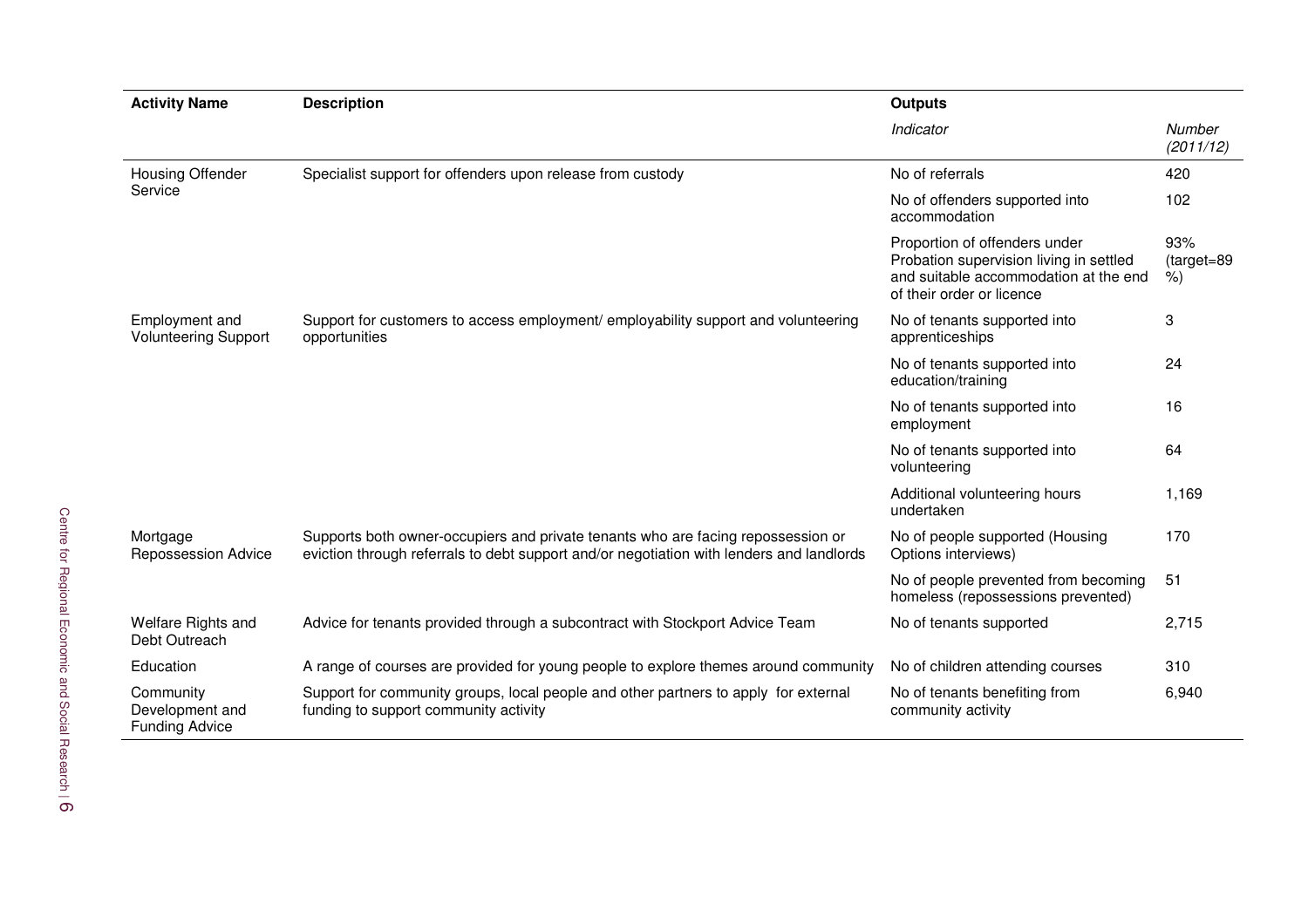As a result of this Financial Inclusion and Working Communities Strategy activity, economic benefits accrue to a range of different stakeholders and in different ways. Although not all of these benefits can be monetised the following examples of economic benefits during 2011/12 have been identified:

- **Stockport Homes** and other **social landlords** have benefited from a greater proportion of clients meeting their rent obligations. For example, of the 45 families supported by the Act Family team, 33 had rent arrears when they started with the project. Of these families 13 were supported to be in credit on their accounts and 12 to reduce their arrears. This resulted in an overall reduction in arrears of £2,633
- **Stockport Homes' tenants** have benefited in a number of ways. For example:
	- tenants in receipt of water meter and energy advice received an estimated £6,000 in Warm Homes Discount grants, reduced water charges of £31,801 and United Utilities Trust grants of £4,185
	- tenants have experienced gains in benefit entitlements and household debt reduction as a result of various funded advice projects: the cumulative economic value of this was £4.3m
- local **voluntary and community organisations** and members of the **wider community** have also benefited in a number of ways. For example:
	- community development and funding advice delivered by Stockport Homes led to £357,373 in external funding being secured and enabled an additional £751,537 of match funding to be levered into the area
	- tenants who went on to volunteer provided a reported 1,169 hours of volunteering worth an estimated £7,108 (minimum) during 2011/12<sup>4</sup>.

There are also a number of **wider exchequer benefits** to this work. For example, research for Central Government<sup>5</sup> estimates that the average quantifiable cost to the exchequer of a mortgage repossession in a vulnerable household is £16,000. This suggests that mortgage repossession advice funded partly through the scheme may have saved the exchequer up to £832,000 in the longer term as a result of support provided during 2011/12. Another example of Stockport Home's work that might lead to exchequer savings is its support for offenders on release from custody. Housing is one of nine key factors recognised by government as influencing reoffending and it is estimated that reoffending rates can be reduced by up to 20 per cent if stable accommodation is provided upon release<sup>6</sup>. Home Office estimates indicate that reoffending costs the Exchequer £11 billion per year. Although re-offending rates amongst offenders in receipt of support from Stockport Homes have not been captured, it seems likely that these tenants will be less likely to reoffend than if this support had not been provided.

Overall, these benefits represent a significant return on investment for Stockport Homes and its stakeholders. Although a figure for net economic benefits has not been estimated, the likely exchequer savings alone far exceed the cost of delivering

 4 Based on 2011/12 national minimum hourly wage (£6.08).

<sup>5</sup> Communities and Local Government (2008). Homeowner Support Package Impact Assessment. This cost largely consists of the housing benefit payments associated with re-housing this household in temporary accommodation and the social rented sector. The figure is also regionally weighted in line with data from the Ministry of Justice on court actions. These costs are measured over the 'lifetime' of the repossessed family and

assume an average duration of SRS tenancy of eight years (the median duration).<br><sup>6</sup> This is reported in the Government publication 'Reducing Re-offending by ex-prisoners' (Social Exclusion Unit, July 2002) which itself draws on a range of criminological and social research.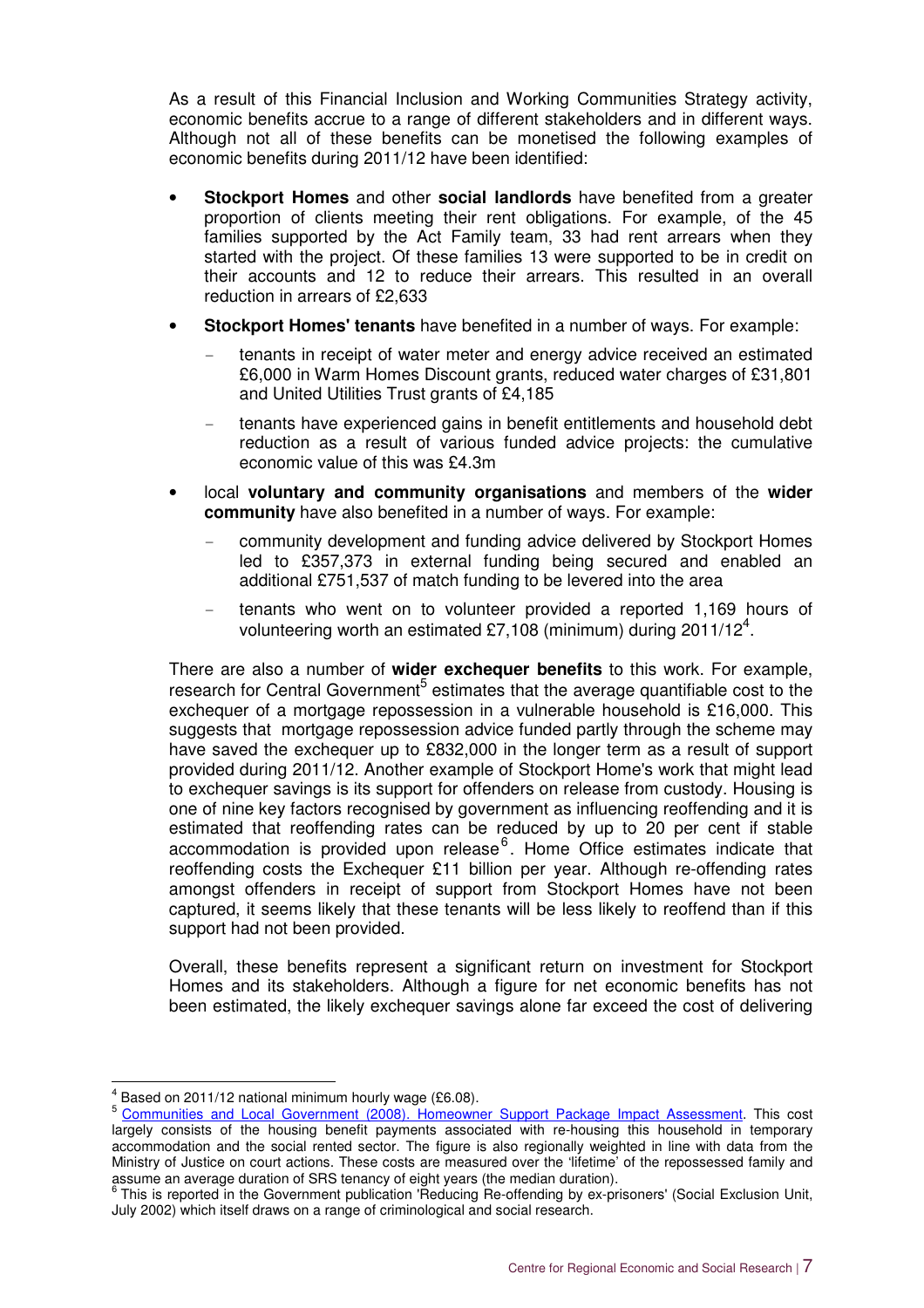the activities and indicate a **high degree of value for money** for the strategy as a whole.

#### **3.2. Energy efficiency improvements**

Stockport Homes has channelled significant investment into energy efficiency programmes that will benefit the business, tenants and the environment over a number of years. During 2011/12:

- £9.975 million was spent on installing photovoltaic panels to Council homes. A total of 1,931 panels were installed with 1,688 of these attracting the higher feed-in-tariff (FIT) rate. Income from these panels will be reinvested in the housing stock whilst tenants living in properties where panels have been installed will benefit from average electricity savings of £130 per annum, reducing their risk of fuel poverty
- over £1.5 million was spent installing a biomass-fuelled district heating scheme at Lancashire Hill that provides an efficient and sustainable heating source to tenants. In the longer term this will lead to lower fuel bills whilst also generating funding through the Renewable Heating Incentive which will be reinvested in capital improvements
- Stockport Homes has entered into a Community Energy Saving Programme (CESP) contract with British Gas to deliver a £13million renewable heating programme, of which £9.5million will be funded by British Gas. This is the largest CESP deal in the UK for renewable heating schemes and will involve the installation of four biomass boilers and external wall insulation for a number of high rise properties. In addition, a further £5million has been set aside to fund a window replacement programme alongside works to generate efficiencies on the preliminary costs.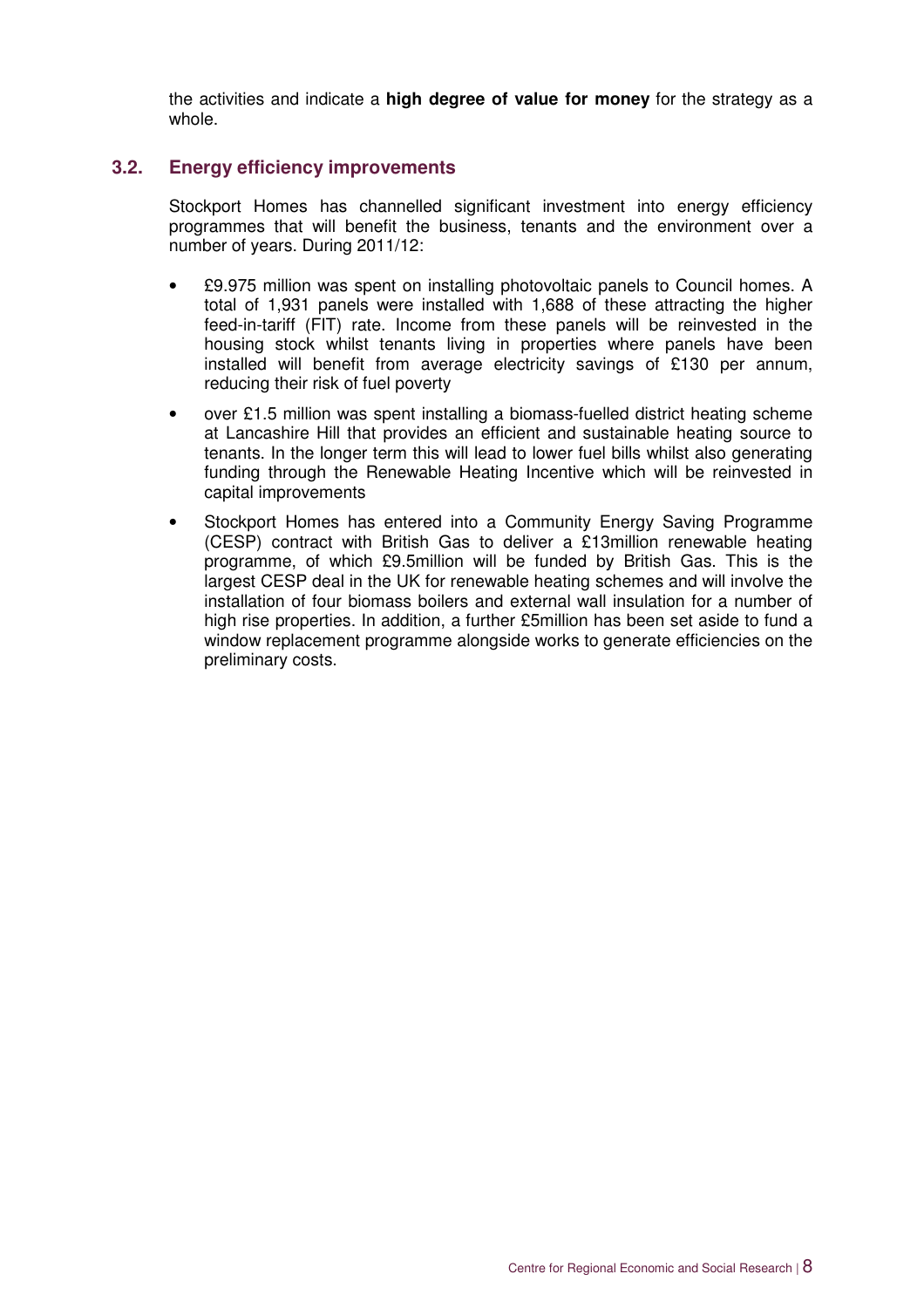# Economic Impact of **Stockport Homes**

#### **4.1. Introduction**

This section provides estimates of the economic impact of Stockport Homes. Economic Impact for 2011/12 has been assessed for three key economic measures:

- expenditure (output)
- Gross Value Added (GVA): the value of output produced minus intermediate output
- employment.

The study incorporates both **direct and indirect impacts**:

- direct impact: the value to the economy directly attributable to the activities of Stockport Homes: money flowing into the economy through expenditure on dayto-day activities
- indirect supplier effects: the ripple effect through the immediate supply chain providing goods and services to housing organisations
- indirect income induced effects: arising outside the immediate supply chain as a result of expenditure by employees of both Stockport Homes and of organisations in the immediate supply chain.

Before summarising the economic impact of Stockport Homes on the Northern economy three preceding sections look at factors affecting economic impact: income, procurement and expenditure.

#### **4.2. Income**

The amount of income which Stockport Homes received is important in assessing economic impact as it affects the level of gross expenditure. In the financial year 2011/12 Stockport Homes' income was £32.05 million:

- £22.84 million (71 per cent) from management fees and rent
- £2.20 million (7 per cent) from grants (including Supporting People income)
- £6.86 million (21 per cent) from other sources.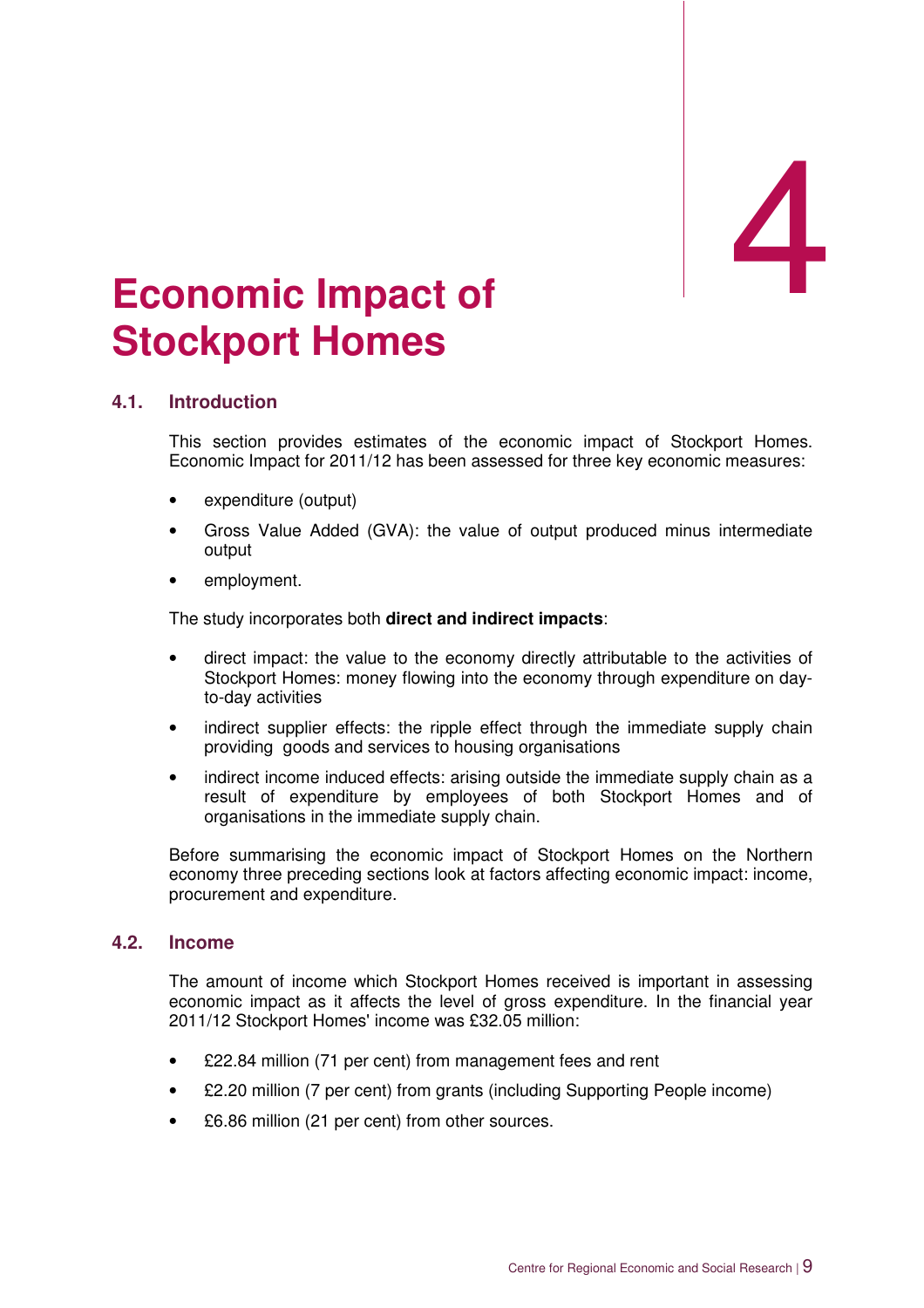#### **4.3. Procurement**

Procurement is important in determining leakage of expenditure out of the local economy. How, where and with whom Stockport Homes spends its money is driven by a comprehensive Procurement Strategy. This enables the organisation to achieve optimum allocation of its resources by obtaining the best possible value for money in the goods and services it needs to carry out its activities. Stockport Homes' approach to procurement also reflects a commitment to promote and stimulate the local economy and encourage the development of local suppliers, including voluntary and community sector organisations. This is underpinned by a commitment to economic regeneration and recognition of the benefits of working with small businesses in order to develop and stimulate a marketplace which helps to sustain the local community.

#### **4.4. Expenditure**

The value of gross expenditure<sup>7</sup>, the percentage of expenditure going to local suppliers (net expenditure), and the composition of expenditure (i.e. how money has been spent) are all relevant to economic impact calculations.

In 2011/12 Stockport Homes had a gross expenditure of £28.94 million. Of this £24.10 million (83 per cent) went to suppliers based in England's three Northern regions.

How this money was spent affects economic impact calculations through the magnitude of the indirect effect. Certain types of expenditure, such as that on construction, are associated with a larger 'multiplier effect', that is they stimulate a greater ripple effect through the supply chain than do other types of expenditure. Analysis of how Stockport Homes spent its money reveals:

- the largest component of gross expenditure, 27 per cent  $(E7.84$  million), was spent on direct staff costs, of which 98 per cent (£7.78 million) went to employees residing in the North
- routine and planned maintenance made up the second largest component of gross expenditure (26 per cent; £7.50 million), of which 90 per cent (£6.76 million) went to suppliers based in the North
- expenditure on construction, refurbishment and purchase of housing properties (£3.87 million) accounted for more than 10 per cent of gross expenditure with 68 per cent (£2.65 million) of this going to suppliers based in the North.

#### **4.5. Economic Impact summary measures**

Table 4.1 summarises Stockport Homes' economic impact on the Northern Economy. This study estimates that in 2011/12 Stockport Homes:

- supported £45.197 million worth of expenditure (output); £24.109 million directly and £21.088 million indirectly through the intermediate supply chain
- created an estimated GVA of £24.237 million; £15.794 million directly and £8.443 million indirectly through the intermediate supply chain

This study uses a more inclusive definition of expenditure than that for operational expenditure outlined in financial statements. The study includes expenditure on items such as construction and refurbishment which usually feature as capital, rather than operational, expenditure.